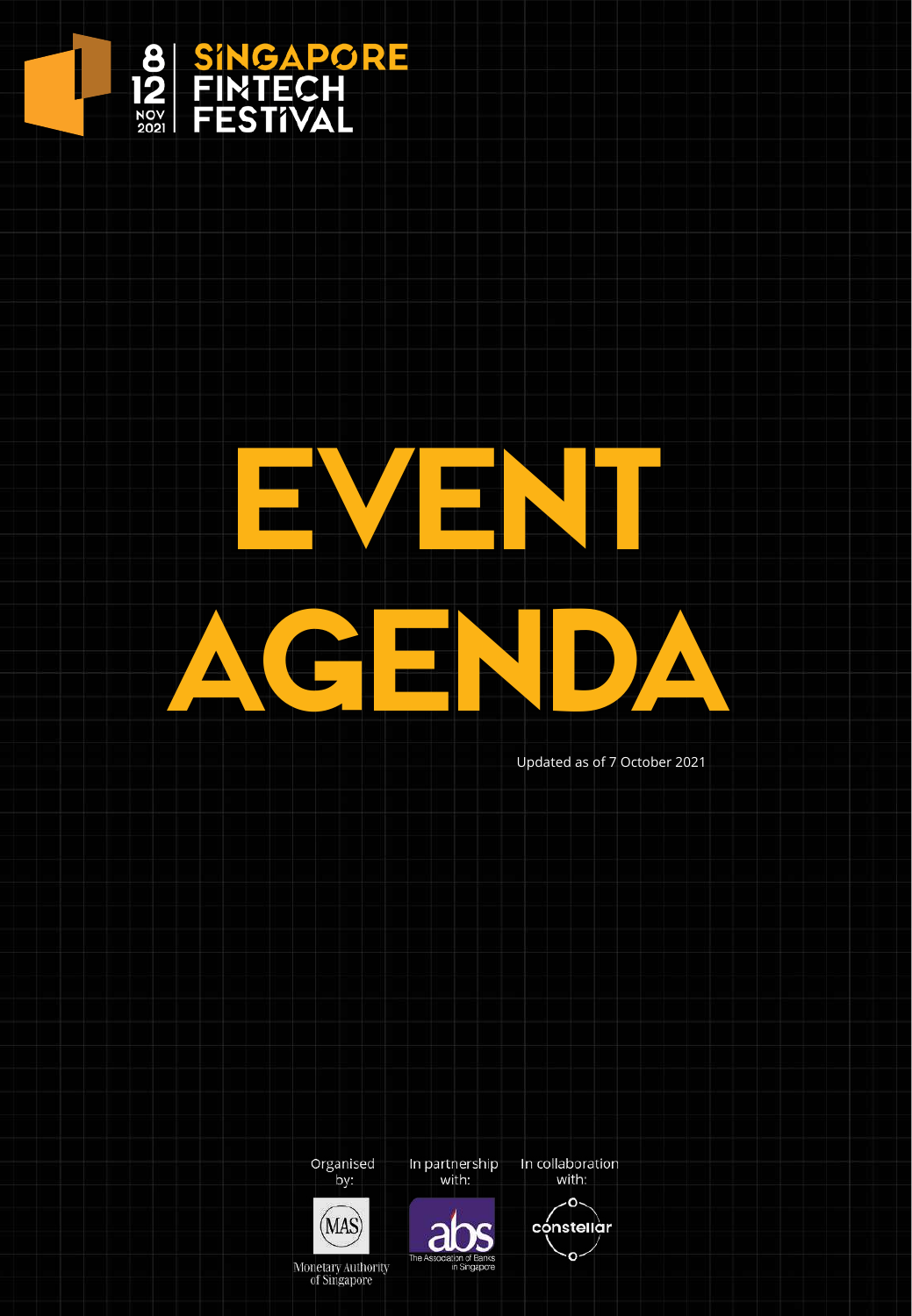| <b>NOVEMBER</b> |                                                                                                                                                                                                                                                                 | Web 3.0 Certification session |
|-----------------|-----------------------------------------------------------------------------------------------------------------------------------------------------------------------------------------------------------------------------------------------------------------|-------------------------------|
|                 | <b>Web 3.0 Knowledge Certificate Module 1:</b><br><b>Designing Financial Services</b>                                                                                                                                                                           |                               |
|                 | <b>CORE STRATEGY SESSIONS</b>                                                                                                                                                                                                                                   |                               |
| 07:30 am        | <b>Guest of Honour Opening</b>                                                                                                                                                                                                                                  | Presentation                  |
| 08:00 am        | <b>Guest of Honour: Book Launch</b>                                                                                                                                                                                                                             | <b>Fireside</b>               |
| 08:30 am        | <b>Market-changing Impact Series: Decentralised Financial Products</b><br>Balaji Srinivasan, Former Chief Technology Officer, Coinbase & General Partner, a16z<br>Moderator: Sopnendu Mohanty, Chief FinTech Officer, Monetary Authority of<br><b>Singapore</b> | <b>Fireside</b>               |
| 08:55 am        | <b>The Foundational Firesides Series: How Financial Services Will Change</b><br>1. Capital Markets                                                                                                                                                              | <b>Fireside</b>               |
| 09:20 am        | Vikram Pandit, Chairman & Chief Executive Officer, The Orogen Group<br>2. Insurance<br>Mike Wells, Group Chief Executive, Prudential                                                                                                                            | <b>Fireside</b>               |
| 09:45 am        | Julian Teicke, Founder & Chief Executive Officer, wefox<br>3. Asset Management                                                                                                                                                                                  | Panel                         |
| 10:10 am        | 4. Consumer Banking<br><b>Dwaipayan Sadhu, Chief Executive Officer, Standard Chartered Bank</b><br>Jacquelyn Tan, Managing Director, Head, Group Personal Financial Services, Group<br>Retail, United Overseas Bank Limited                                     | <b>Fireside</b>               |
| $10:35$ am      | 5. Wholesale Banking<br>Takis Georgakopoulos, Managing Director, J.P. Morgan<br>Tan Su Shan, Group Head of Institutional Banking, DBS                                                                                                                           | <b>Fireside</b>               |

## **DEEP DIVE SESSIONS**

**Global FinTech Hackcelerator 11:30 am**

**Pitch**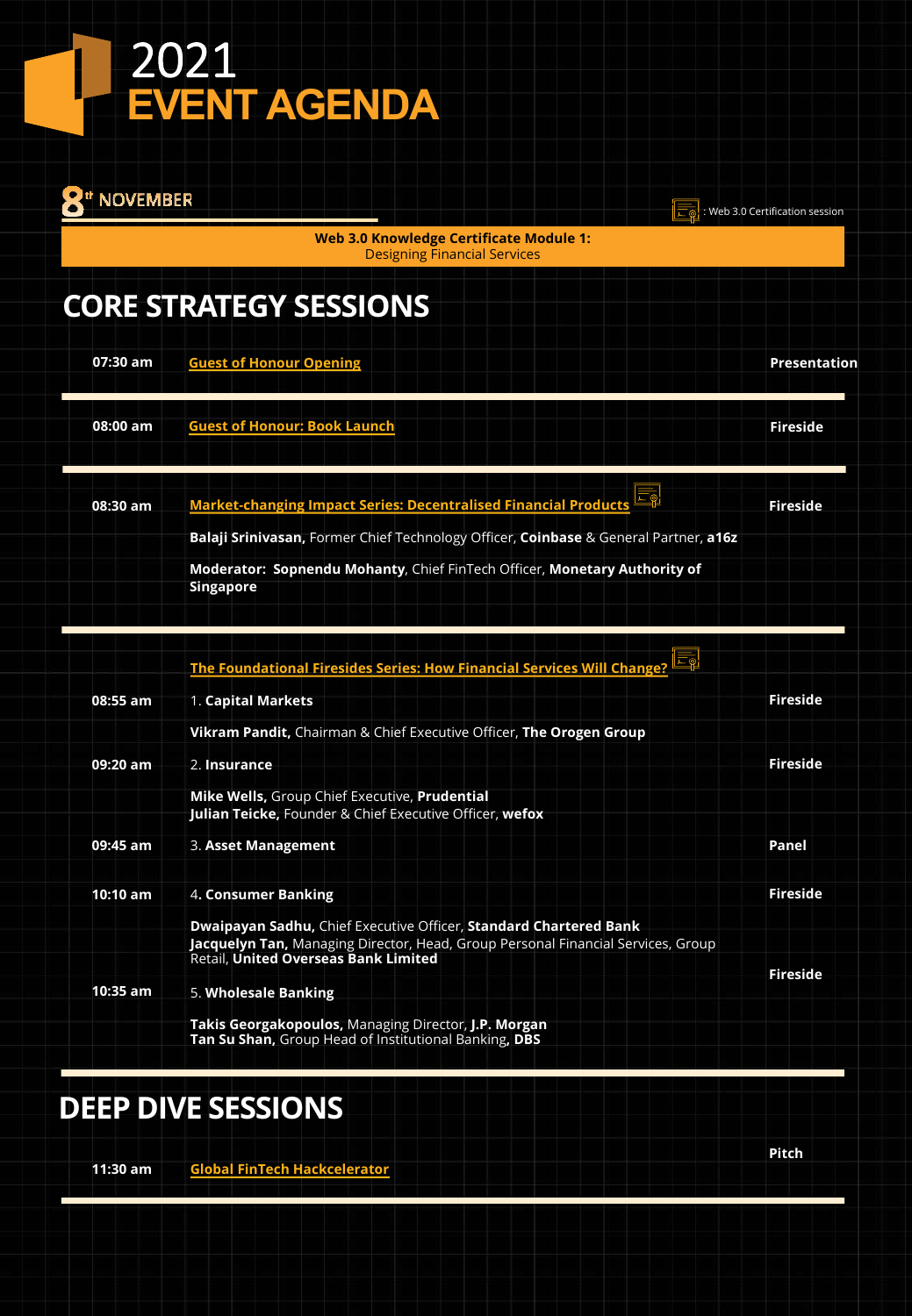| "' NOVEMBER |                                                                                                                                                                                                                                             |       |
|-------------|---------------------------------------------------------------------------------------------------------------------------------------------------------------------------------------------------------------------------------------------|-------|
| 02:30 pm    | Web 3.0 in Consumer Banking                                                                                                                                                                                                                 | Panel |
| 03:00 pm    | Web 3.0 in Insurance/Pension Market                                                                                                                                                                                                         | Panel |
|             | <b>Jonathan Larsen, Chief Innovation Officer of Ping An Group/ Chairman &amp; CEO, Ping</b><br>An Global Voyager Fund<br>Hugh Karp, Founder, Nexus Mutual<br><b>Annabelle Kwok, Director, Head of Data and Analytics (Asia), Prudential</b> |       |
|             | Moderator: Joyce A Tan, Managing Director, Joyce A. Tan & Partners LLC                                                                                                                                                                      |       |
| 03:30 pm    | <b>Web 3.0 in Corporate/Investment Banking</b>                                                                                                                                                                                              | Panel |
|             | <b>Umar Faroog, Chief Executive Officer, Onyx by JP Morgan</b><br>Robert Leshnar, Chief Executive Officer, Compound Labs                                                                                                                    |       |
|             | Moderator: Joyce A Tan, Managing Director, Joyce A. Tan & Partners LLC                                                                                                                                                                      |       |

## **COLLABORATION SESSIONS**

**In Partnership with Temasek**

| $11:00$ am | Realising the Value of Blockchain in Financial Services                                                                                        | Collaborative                          |
|------------|------------------------------------------------------------------------------------------------------------------------------------------------|----------------------------------------|
|            |                                                                                                                                                | <b>Session</b>                         |
|            | Pradyumna Agrawal, Managing Director, Investment (Blockchain), Temasek<br>Jeremy Kranz, Managing Director, GIC Technology Investment Group     |                                        |
|            |                                                                                                                                                |                                        |
| $11:45$ am | <b>Digital Currencies: The Missing Puzzle Piece?</b>                                                                                           | Collaborative                          |
|            | Cuy Sheffield, Vice President, Head of Crypto, VISA                                                                                            | <b>Session</b>                         |
|            | <b>Singapore FinTech Association Payments Track</b>                                                                                            |                                        |
| 12:30 pm   | Discovery and Vision: Exploring the Future of Payments Technologies                                                                            | <b>Collaborative</b><br><b>Session</b> |
|            | Lawrence Chan, Chief Executive Officer, NETS                                                                                                   |                                        |
|            | Arik Shtilman, Chief Executive Officer, Rapyd<br><b>Chris Yeo, Managing Director &amp; Head of GrabPay, Grab Financial Group, Grab</b>         |                                        |
|            | <b>Moderator: Rama Sridhar, Executive Vice President, Mastercard</b>                                                                           |                                        |
| $01:15$ pm | <b>Mapping: Setting up Payments Standards</b>                                                                                                  | Collaborative<br><b>Session</b>        |
|            | Matt Dill, Global Head of Strategic Partnerships and Ventures, Visa                                                                            |                                        |
|            | Venkatesh Saha, Chief Executive Officer, Wise Asia-Pacific Ltd<br>Anita Loh, Managing Director & Group Head, Product Development & Management, |                                        |
|            | GTB, Group Wholesale Bank, UOB                                                                                                                 |                                        |
|            | Kahina Van Dyke, Global Head, Digital Channels & Data Analytics, Standard<br><b>Chartered Bank</b>                                             |                                        |
|            | Moderator: Caesar Sengupta, Founder & Chief Executive Officer, Arbo Works                                                                      |                                        |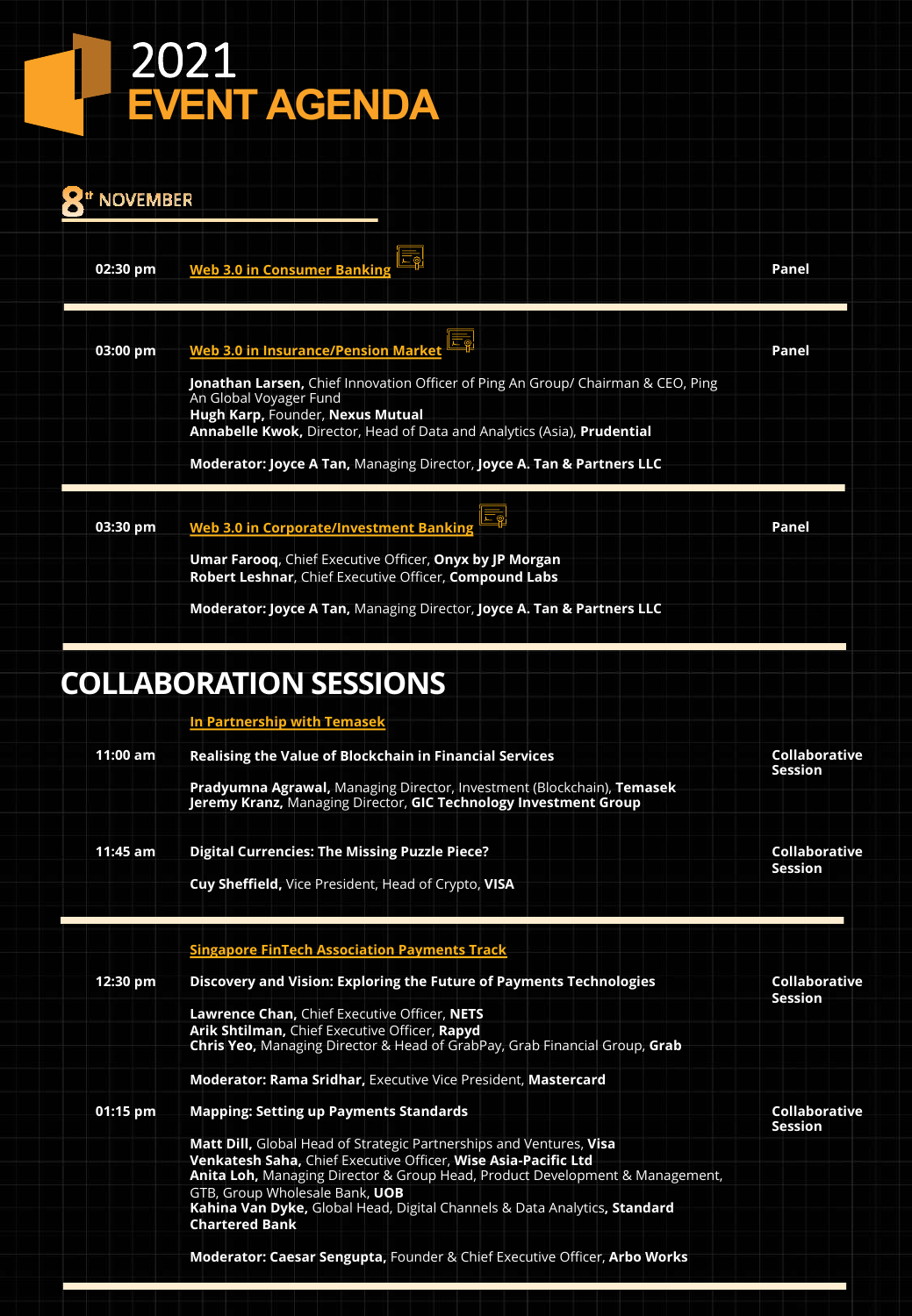#### 2021  $\mathsf{L}% _{0}\!\left( \mathcal{M}\right) \equiv\mathsf{L}_{0}\!\left( \mathcal{M}\right)$ **EVENT AGENDA**

#### <sup>th</sup> NOVEMBER

**02:00 pm**

**Roundtable in Partnership with Ecosystm: Shaping the Future of Financial Services with Decentralised Finance**

### **Global Trends Sessions**

**Opening of the Global Trends Series 04:00 pm**

**Fireside**

|          | <b>Key Global Trends Pane</b>                                                                                                                                                      |                 |
|----------|------------------------------------------------------------------------------------------------------------------------------------------------------------------------------------|-----------------|
| 04:20 pm | 1. Driving New Commercial and Partnership Models with Embedded Finance                                                                                                             | <b>Fireside</b> |
|          | Dhivya Suryadevara, Chief Financial Officer, Stripe                                                                                                                                |                 |
|          | Moderator: Rebecca Martin, Head of Strategy, Elevandi                                                                                                                              |                 |
| 04:40 pm | 2. Decentralised Finance: Redefining the Architecture                                                                                                                              | Panel           |
|          | <b>Stani Kulechov, Founder &amp; Chief Executive Officer, Aave</b><br>Sergey Nazarov, Co-Founder, Chainlink<br>Rene Reinsberg, Chief Executive Officer & Co-Founder, Celo          |                 |
|          | Moderator: Morgan Beller, General Partner, NFX                                                                                                                                     |                 |
| 05:10 pm | 3. Racing to Build the Next-gen Market Infrastructure                                                                                                                              | <b>Fireside</b> |
| 05:30 pm | 4. Racing to Build the Next-gen Payments Infrastructure                                                                                                                            | Panel           |
|          | H.E. Serey Chea, Assistant Governor, National Bank of Cambodia<br>Dr Sethaput Suthiwartnarueput, Governor, Bank of Thailand<br>Dr Patrick Njoroge, Governor, Central Bank of Kenya |                 |
|          | <b>Moderator: Dante Disparte, Chief Strategy Officer &amp; Head of Global Policy, Circle</b>                                                                                       |                 |
| 06:00 pm | 5. The Global Need for a Multi-jurisdiction Connected SME Platform: Special Focus<br>on Asia and Africa                                                                            | Fireside        |
| 06:20 pm | <b>Michael Miebach on Web 3.0</b>                                                                                                                                                  | Fireside        |
|          | Michael Miebach, Chief Executive Officer, Mastercard                                                                                                                               |                 |
|          | <b>Moderator: Jo Yeo, Deputy Director, Payments Development and Data Connectivity</b><br>Office, Monetary Authority of Singapore                                                   |                 |

**In Partnership with World Economic Forum: Digital Currency Governance Consortium 06:40 pm**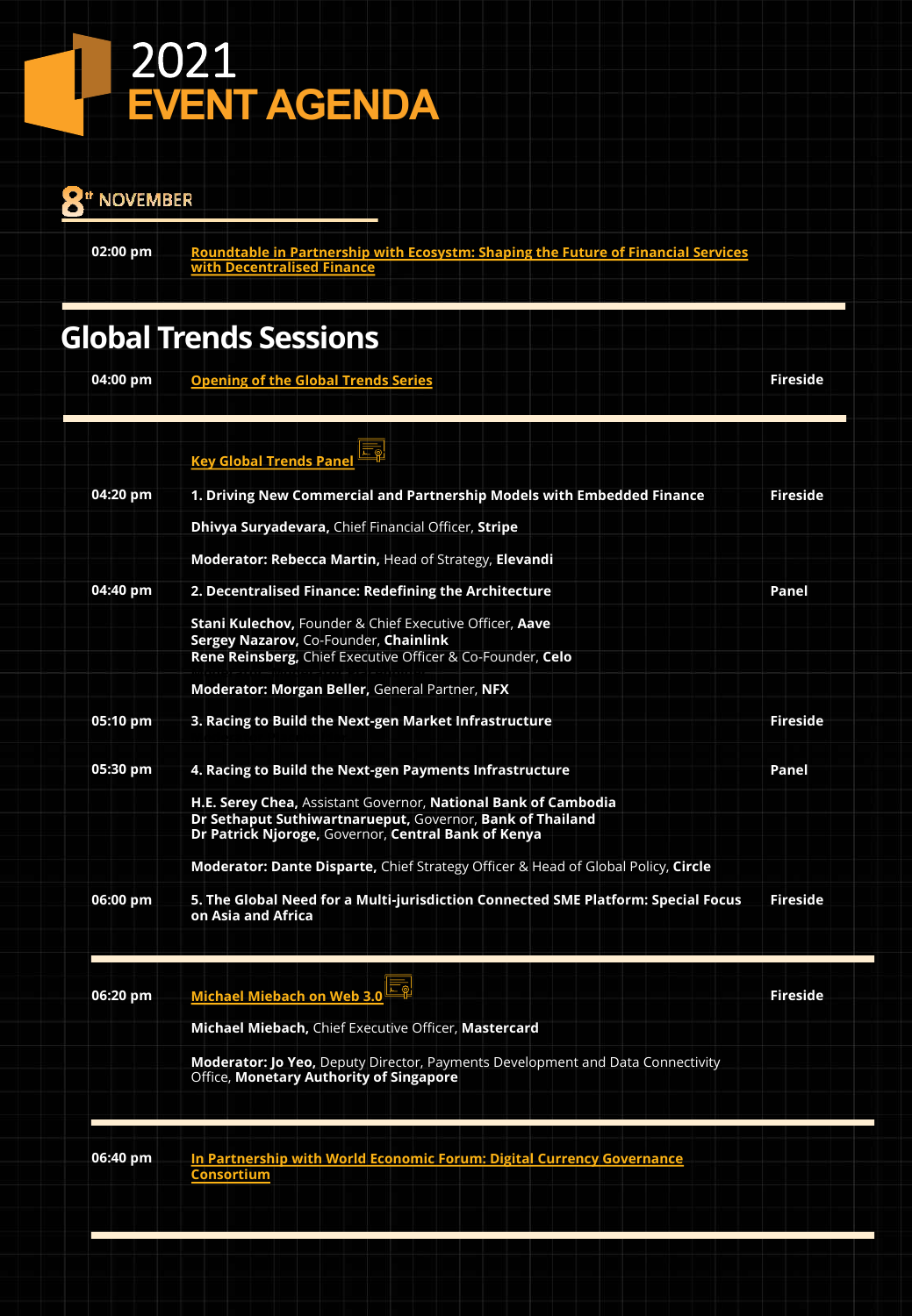#### <sup>th</sup> NOVEMBER

**Web 3.0 Knowledge Certificate Module 2:**  Building Financial Services on Web 3.0

## **Core Strategy Sessions**

| 07:30 am | <b>The Future of Money</b>                                                                                                                                                                                                        | <b>Presentation</b> |
|----------|-----------------------------------------------------------------------------------------------------------------------------------------------------------------------------------------------------------------------------------|---------------------|
|          | Dr Neha Narula, Director of Digital Currency Initiative, Massachusetts Institute of<br><b>Technology</b>                                                                                                                          |                     |
| 08:00 am | <b>Building the Web 3.0 Tech Stack for the Future</b>                                                                                                                                                                             | Presentation        |
| 08:30 am | Web 3.0: In conversation with Kevin O'Leary<br>Kevin O'Leary, Chairman, O'Shares Investment Advisers                                                                                                                              | <b>Fireside</b>     |
|          | <b>Moderator: Sina Nader, Head of Partnerships, FTX US</b>                                                                                                                                                                        |                     |
| 08:55 am | Ĩд<br><b>Market-changing Impact Series: Building the Value Exchange</b><br><b>Layer of the Internet</b><br>Vitalik Buterin, Ethereum Founder, Ethereum Foundation<br>Raoul Pal, Co-Founder & Chief Executive Officer, Real Vision | <b>Fireside</b>     |
|          | <b>Foundational Tech Firesides</b>                                                                                                                                                                                                |                     |
| 09:20 am | 1. Distributed Ledger Technology<br>Gavin Wood, President and Founder, Web3 Foundation                                                                                                                                            | <b>Fireside</b>     |
| 09:40 am | 2. Al & Machine Learning                                                                                                                                                                                                          | <b>Fireside</b>     |
| 10:00 am | Marian Croak, Vice President of Engineering, Google<br>3.10T                                                                                                                                                                      | Panel               |
| 10:20 am | 4.5G                                                                                                                                                                                                                              | <b>Fireside</b>     |
| 10:40 am | <b>Chuck Robbins, Chief Executive Officer, Cisco</b><br><b>5. Quantum Computing</b>                                                                                                                                               | <b>Fireside</b>     |
|          | Dr Alan Baratz, President & Chief Executive Officer, D-Wave Systems                                                                                                                                                               |                     |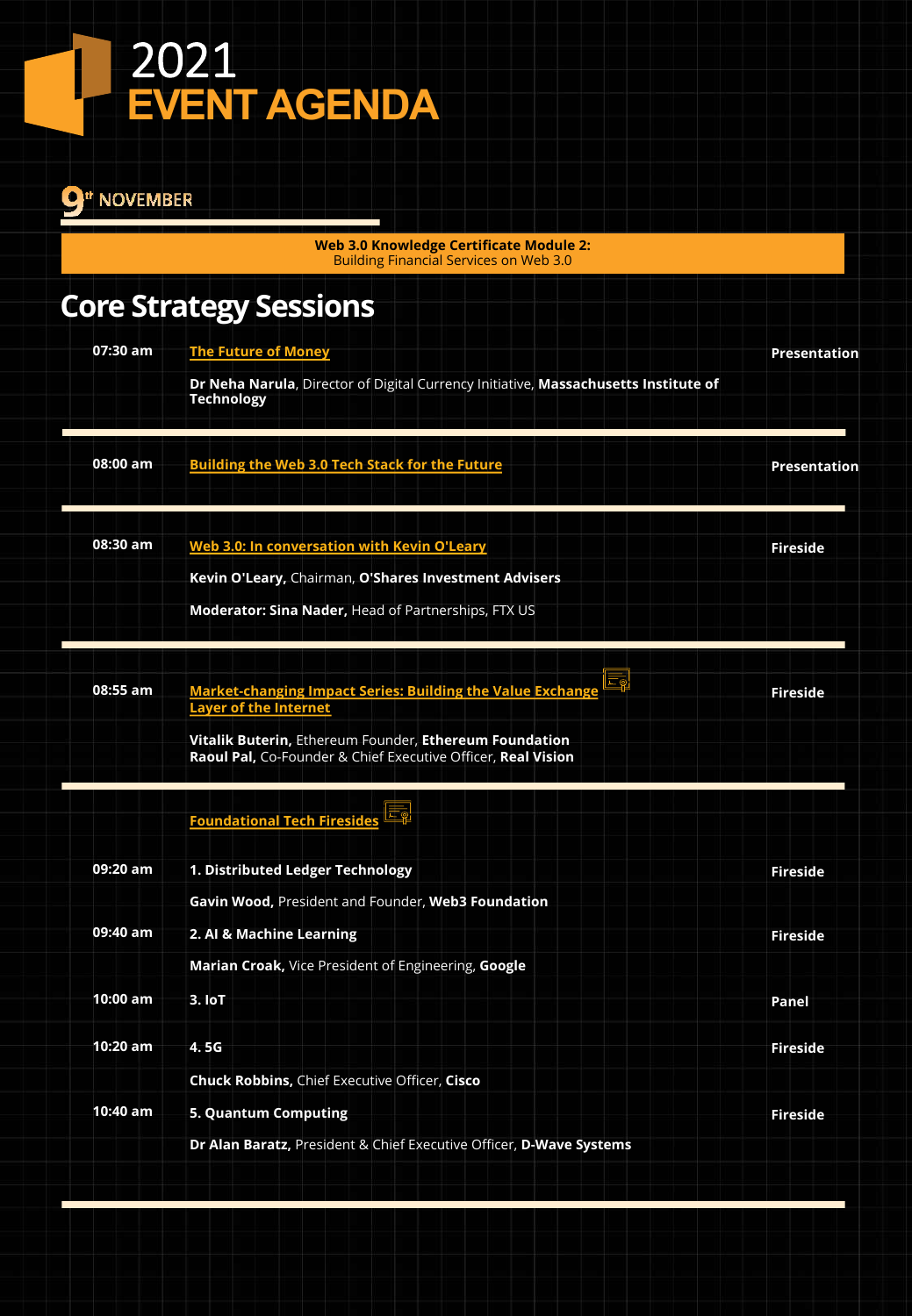$9^{\text{th}}$  NOVEMBER

## **DEEP DIVE SESSIONS**

| <b>Global CBDC Challenge</b>                                                                                                                                                                                                                                                                               | <b>Pitch</b>    |
|------------------------------------------------------------------------------------------------------------------------------------------------------------------------------------------------------------------------------------------------------------------------------------------------------------|-----------------|
| Eg<br><b>Building and Embedding Responsible AI</b>                                                                                                                                                                                                                                                         | Panel           |
| Dr Lachlan McCalman, Chief Practitioner, Gradient Institute<br>Shameek Kundu, Head of Financial Services, Truera<br>Professor Mohan Kankanhalli, Professor, National University of Singapore<br>Professor Steven Miller, Professor Emeritus of Information Systems, Hybrid<br><b>Intelligence Advisory</b> |                 |
| <b>Project Demonstration: Al Projects (Veritas Challenge)</b>                                                                                                                                                                                                                                              | Pitch           |
| <b>Adopting Quantum Technology</b>                                                                                                                                                                                                                                                                         | Presentation    |
| Dr Bob Sutor, Chief Quantum Exponent, IBM                                                                                                                                                                                                                                                                  |                 |
| Moderator: Dr Yvonne Gao, Assistant Professor, National University of Singapore,<br><b>Centre for Quantum Technologies</b>                                                                                                                                                                                 |                 |
| <b>Deploy 5G/IoT Solutions in Financial Services</b>                                                                                                                                                                                                                                                       | Panel           |
| <b>Building Global DLT Networks</b>                                                                                                                                                                                                                                                                        | <b>Fireside</b> |
| Carl Wegner, Chief Executive Officer, Contour<br>Richard Brown, Chief Technology Officer, R3<br>Andrew McCormack, Centre Head, Bank of International Settlement                                                                                                                                            |                 |
| Moderator: Alan Lim, Head, FinTech Infrastructure Office, Monetary Authority of<br><b>Singapore</b>                                                                                                                                                                                                        |                 |
| <b>COLLABORATION SESSIONS</b>                                                                                                                                                                                                                                                                              |                 |
| Roundtable in Partnership with Ecosystm: The building Blocks of Web 3.0                                                                                                                                                                                                                                    |                 |
|                                                                                                                                                                                                                                                                                                            |                 |

| 11:40 am   | <b>Consumer Trends: Payments CEOs Talk</b>                             |
|------------|------------------------------------------------------------------------|
| 12:20 pm   | <b>Access and Transparency: Financial Inclusion in the Web 3.0 Era</b> |
| $01:00$ pm | <b>Payments for the Creator Economy / New Business Models</b>          |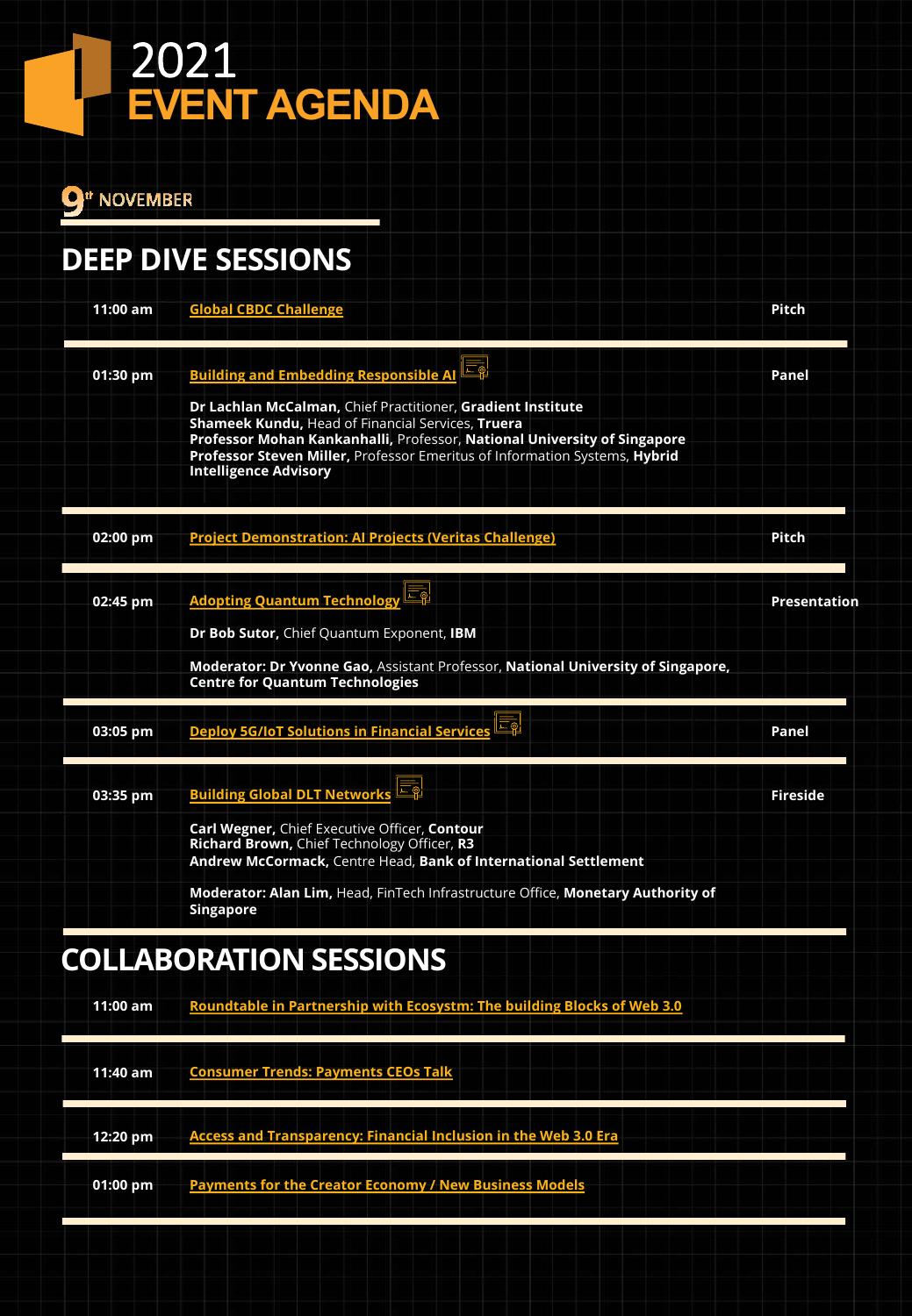<sup>th</sup> NOVEMBER

## **GLOBAL TRENDS SESSIONS**

| Fireside<br><b>Fireside</b>                                                           |
|---------------------------------------------------------------------------------------|
|                                                                                       |
|                                                                                       |
|                                                                                       |
|                                                                                       |
|                                                                                       |
|                                                                                       |
| Panel                                                                                 |
|                                                                                       |
| Presentation                                                                          |
|                                                                                       |
| <b>Fireside</b>                                                                       |
|                                                                                       |
|                                                                                       |
| Panel                                                                                 |
|                                                                                       |
| <b>Fireside</b>                                                                       |
|                                                                                       |
| <b>Moderator: Jo Yeo, Deputy Director, Payments Development and Data Connectivity</b> |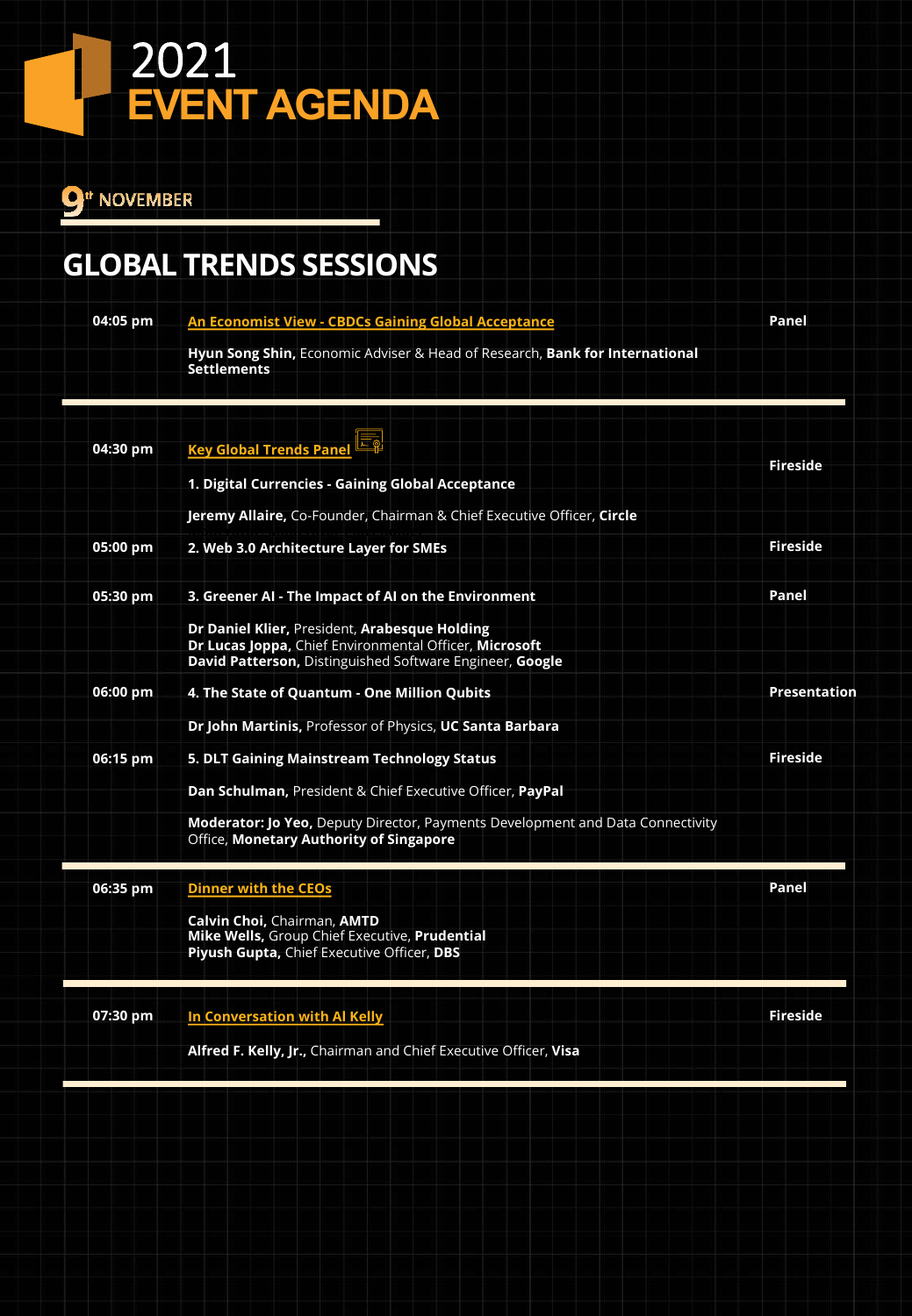#### <sup>th</sup> NOVEMBER 1

**Web 3.0 Knowledge Certificate Module 3:**  Sustainable Financial Services

## **Core Strategy Sessions**

| 08:00 am | In Conversation with Ben Horowitz                                             | Fireside        |
|----------|-------------------------------------------------------------------------------|-----------------|
|          | <b>Ben Horowitz.</b> Co-Founder & General Partner, <b>Andreessen Horowitz</b> |                 |
|          |                                                                               |                 |
|          | Marketing-changing Impact Series: In Conversation with Global CEOs            |                 |
| 08:20 am | 1. Sustainable Travel: Reinventing the Way We Travel                          | <b>Fireside</b> |
| 08:40 am | 2. Sustainable Food: Responsible Food Production and Consumption              | <b>Fireside</b> |
| 09:00 am | 3. Sustainable World: Revitalising the World Through Carbon Sequestration     | Fireside        |
|          |                                                                               |                 |

|          | <b>Sustainable Finance Impact Panel Series</b>                                                                    | Panel |
|----------|-------------------------------------------------------------------------------------------------------------------|-------|
| 09:20 am | 1. Impact Investing                                                                                               |       |
|          | Stephen Bird, Chief Executive Officer, abrdn plc<br>Lisa Genasci, Chief Executive Officer, ADM Capital Foundation |       |
| 09:40 am | 2. Impact Financing                                                                                               |       |
|          | <b>Eric Lim, Chief Sustainability Officer, UOB</b>                                                                |       |
|          |                                                                                                                   |       |

| 10:00 am | SFF Global Book Launch "The Resilient Society" by Markus Brunnermeier                                           | Panel        |
|----------|-----------------------------------------------------------------------------------------------------------------|--------------|
|          | Professor Markus Brunnermeier, Professor, Princeton University                                                  |              |
|          | Professor Danny Quah, Dean & Li Ka Shing Professor in Economics, Lee Kuan Yew<br><b>School of Public Policy</b> |              |
|          | Vikram Khanna, Associate Editor, The Straits Times, Singapore                                                   |              |
|          | Moderator: Professor Bernard Yeung, Professor, National University of Singapore                                 |              |
|          | G20 Series: 2021 and 2022 Presidency                                                                            | Presentation |
| 10:40 am | 1. Bank of Italy                                                                                                |              |
|          | Ignazio Visco, Governor, Bank of Italy                                                                          |              |
| 11:00 am | 2. Bank Indonesia                                                                                               |              |
|          | Perry Warjiyo, Governor, Bank Indonesia                                                                         |              |
|          |                                                                                                                 |              |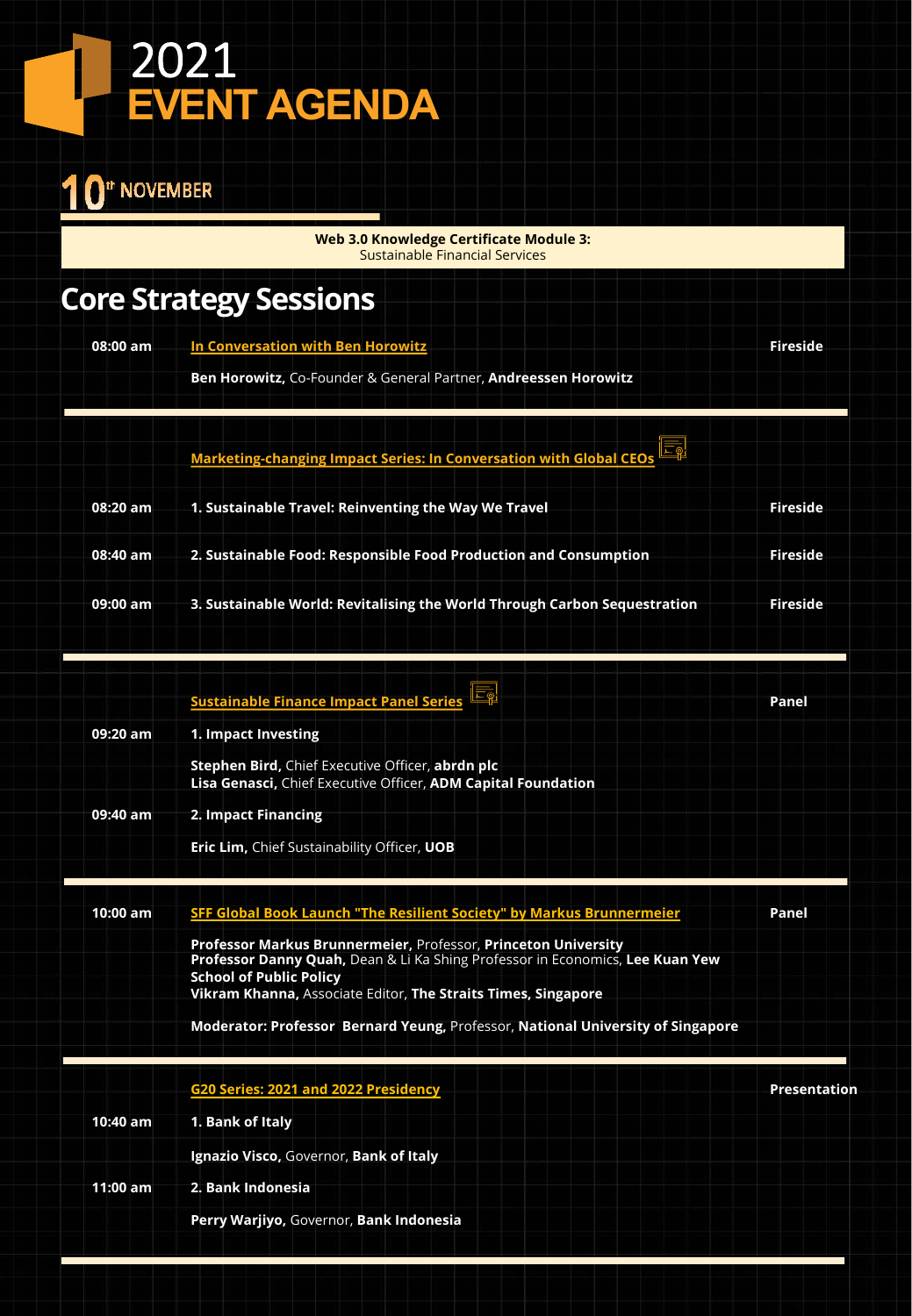## 10<sup>th</sup> November

## **DEEP DIVE SESSIONS**

| $11:30$ am | 三副<br><b>New Investment Instruments</b>                                                                                                                    | Panel |
|------------|------------------------------------------------------------------------------------------------------------------------------------------------------------|-------|
|            | Darius Sit, Co-Founder & Chief Information Officer, QCP Capital<br>Sam Bankman-Fried, Founder & Chief Executive Officer, FTX                               |       |
|            | Moderator: Michael Casey, Chief Content Officer, CoinDesk                                                                                                  |       |
| 12:00 pm   | <b>Unicorn Case Studies in FinTech</b>                                                                                                                     | Panel |
|            | Jefferson Chen, Chairman & Chief Executive Officer, Advance Intelligence Group<br>Niraan de Silva, Chief Executive Officer, VNLIFE                         |       |
|            | Moderator: Paul Ng, Managing Partner, EDBI                                                                                                                 |       |
| 12:30 pm   | <b>Embedded Finance Case Study</b>                                                                                                                         | Panel |
|            | Rachmat Kaimuddin, Chief Executive Officer, Bukalapak<br>Prajit Nanu, Co-Founder & Chief Executive Officer, Nium                                           |       |
| 01:00 pm   | In Partnership with World Economic Forum: Digital Currency Governance                                                                                      |       |
|            | <b>Consortium</b>                                                                                                                                          |       |
| 1:40 pm    | Roundtable in partnership with Ecosystm: Scaling Sustainable Finance for a<br><b>Green Recovery</b>                                                        | Panel |
|            | <b>Sustainable Finance Impact Panel Series</b>                                                                                                             | Panel |
| 02:30 pm   | 3. Impact Insurance                                                                                                                                        |       |
| 02:50 pm   | 4. Impact Measurement                                                                                                                                      |       |
|            | Professor Jeff Obbard, Head of Climate Science Research Programme Office,<br>Centre for Climate Research Singapore, Centre for Climate Research Singapore, |       |
|            | <b>Ministry of Sustainability &amp; Environment</b><br>Dr Simon Zadek, Chair, Finance for Biodiversity (F4B) Initiative                                    |       |
|            | Moderator: Fang Eu-Lin, Sustainability and Climate Change Leader, PWC<br><b>Singapore</b>                                                                  |       |
| 03:10 pm   | $ \overline{\mathbb{F}_p} $<br>Data for Sustainability - Green Data Pipeline                                                                               | Panel |
|            | Pieter Franken, Special Advisor, AFIN & APIX                                                                                                               |       |
|            |                                                                                                                                                            |       |